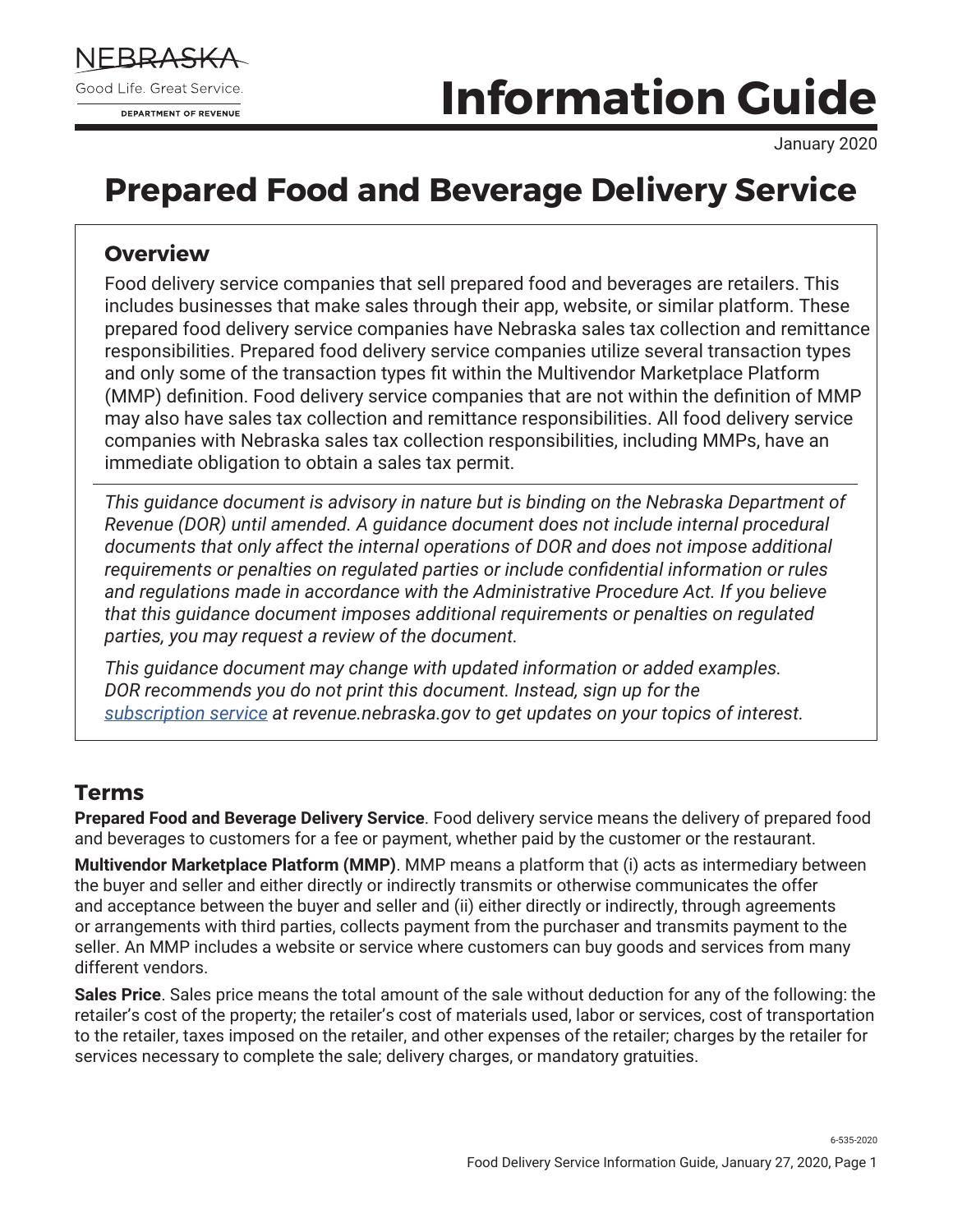## **Types of Food Delivery Service Transactions**

Delivery fees that are included in transactions for the sale of food and passed on to the end customer are part of the sales price. The entire amount of the sales price for each transaction is subject to sales tax.

The food delivery service transaction type determines what is included in the sales tax base and who is responsible for collecting and remitting the sales tax.

#### **Restaurant - Free Delivery**

**Transaction Type A**. The delivery charge is absorbed by the restaurant. The customer is not charged a separate fee for the delivery of the food and beverage. The delivery may be performed by a restaurant employee or a third party delivery service.

**Transaction Type B**. The restaurant increases the cost of food to account for the delivery cost. The delivery charge is not separately stated on the receipt to the customer. The delivery may be performed by the restaurant or a third party delivery service.

In transaction type A and B the customer is not charged directly for the delivery charge so the charge is not subject to tax directly. Sales tax should be collected and remitted by the restaurant on the total sales price of the food, beverage, and any municipal occupation taxes passed on to the customer as a separately stated item.

#### **Restaurant - Delivery Fee Charged**

**Transaction Type C**. The restaurant's employees deliver food to the customer. The delivery charge is separately stated on the customer's receipt.

**Transaction Type D**. The restaurant sells the food and beverage directly to the customer, and processes the payment. The restaurant contracts with a third party food delivery service as an independent contractor to deliver the food. The delivery charge is recovered by the restaurant by separately stating the charge on the customer's receipt.

In transaction type C and D the customer is charged directly for the cost of delivery. Sales tax must be collected and remitted by the restaurant on the total sales price of the food and beverage, including the separately stated delivery charge and any occupation taxes where the restaurant passes on the occupation tax to the customer as a separately stated item.

#### **Third Party Food Delivery Service – Delivery Fee Charged**

**Transaction Type E**. The customer arranges for food delivery by using a third party food delivery service. The third party food delivery service is acting on behalf of the customer, not the restaurant, and is not an agent of the restaurant. The customer pays the restaurant for the food and separately pays the third party food delivery service for delivery.

Transaction type E includes two separate transactions. The first transaction, the sale of the food and beverage, is taxable. Sales tax must be collected and remitted by the restaurant on the sales price of food, beverage, and any occupation taxes passed on to the customer as a separately stated item. The second transaction is the delivery service. Delivery services arranged by the customer that are independent from the sale of food are not taxable in Nebraska.

#### **MMP – Delivery Fee Charged**

**Transaction Type F**. The customer purchases food, beverage, and delivery services through an MMP. The customer pays the MMP for both the food and the delivery service, typically through the use of the MMP's website, app or other platform. The delivery charges may or may not be separately stated on the receipt. This transaction type has always been taxable in Nebraska. Prior to the enactment of LB 284 (2019) these transactions were sale-for-resale and the restaurant should have collected a [Nebraska Resale or Exempt Sale Certificate for Sales Tax Exemption, Form 13](https://revenue.nebraska.gov/files/doc/tax-forms/f_13.pdf) from the prepared food delivery service company. The food delivery service company should have collected and remitted tax based on the total charge to the customer. After LB 284, the restaurant no longer needs a Form 13 for these transactions.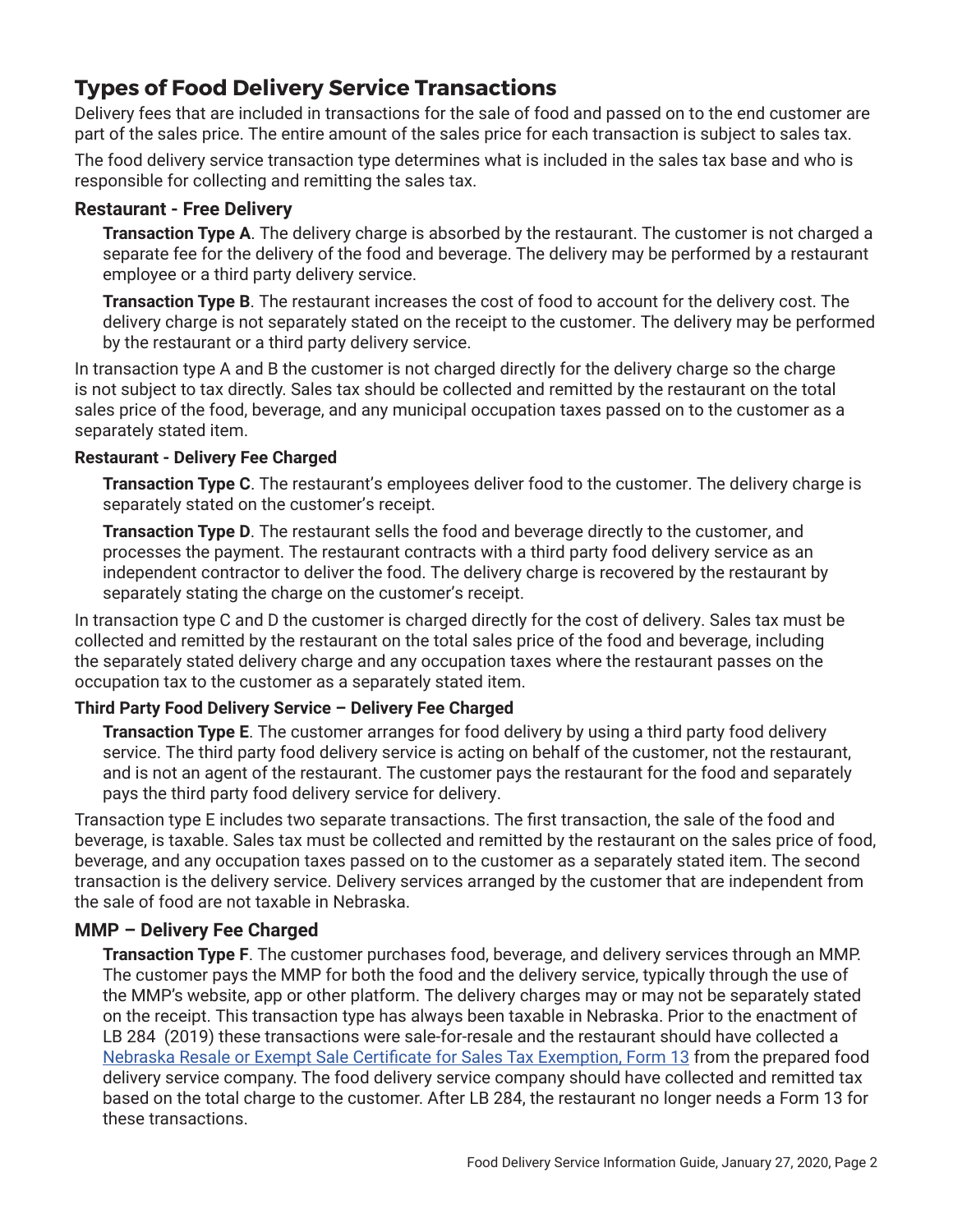From the customer's perspective, this is one transaction for the purchase of the food, beverage, and delivery. The MMP is a retailer under Nebraska law. The sales price is the total amount charged to the customer, including the cost of food, delivery fees, service charges and any occupation taxes passed on to the customer as a separately stated item. The MMP is responsible for collecting and remitting sales tax on the entire charge under this transaction type but the restaurant is jointly liable if the MMP does not collect and remit the required taxes to DOR.

**Example**: A customer places an order through the MMP's app or website for food and beverage from ABC Restaurant. The MMP Delivery Service uses food delivery service transaction type F. Below is a sample receipt showing the correct calculation of sales and occupation taxes from the MMP to the customer.

| 0.22                                                                                | In this example, an occupation tax of 1.5% is imposed<br>by the city.                                                                                                      |
|-------------------------------------------------------------------------------------|----------------------------------------------------------------------------------------------------------------------------------------------------------------------------|
| \$14.76                                                                             | Total sales is the cost of the food and the city<br>occupation tax.                                                                                                        |
|                                                                                     |                                                                                                                                                                            |
|                                                                                     |                                                                                                                                                                            |
|                                                                                     | Total amount subject to sales tax includes, the cost<br>of the food, occupation tax, delivery fees and<br>services fees.                                                   |
| 1.46                                                                                | Because the city imposes a 1.5% sales tax in this<br>example, the combined city (1.5%) and state (5.5%)<br>sales tax is 7% and is imposed on the entire<br>taxable amount. |
|                                                                                     |                                                                                                                                                                            |
| <b>City Occupation Tax</b><br><b>Total Sales</b><br><b>State and City Sales Tax</b> | Chicken Salad\$10.79<br>Medium soft drink 2.00<br>Subtotal \$14.54<br>Taxable Amount 20.92<br>Total Due \$22.38                                                            |

#### **Tax Collection and Remittance**

**Restaurants**. Restaurants are relieved of sales tax collection and remittance responsibilities if the MMP has collected and remitted sales tax on the sales price to DOR. Restaurants are jointly liable for sales taxes not remitted to DOR by the MMP.

**MMP**. MMPs are responsible for collecting and remitting sales tax on the entire sales price of any prepared food sold through its platform. This includes delivery charges, mandatory gratuities, and any service charges or fees passed on to the customer.

**Occupation Tax**. Some restaurants are required to pay a local occupation tax. By law, this tax is imposed on the restaurant. If the restaurant absorbs this tax by not passing the tax on to its customer as a separately stated item, then the restaurant will continue to report the occupation tax on the form provided by the local city or village. If the restaurant passes the occupation tax on to the end customer by separately stating the occupation tax on the receipt, then the occupation tax becomes part of the sales price subject to sales tax that must be collected and remitted by the MMP. Additional information on occupation taxes may be found at r[evenue.nebraska.gov/government/occupation-taxes.](https://revenue.nebraska.gov/government/occupation-taxes)